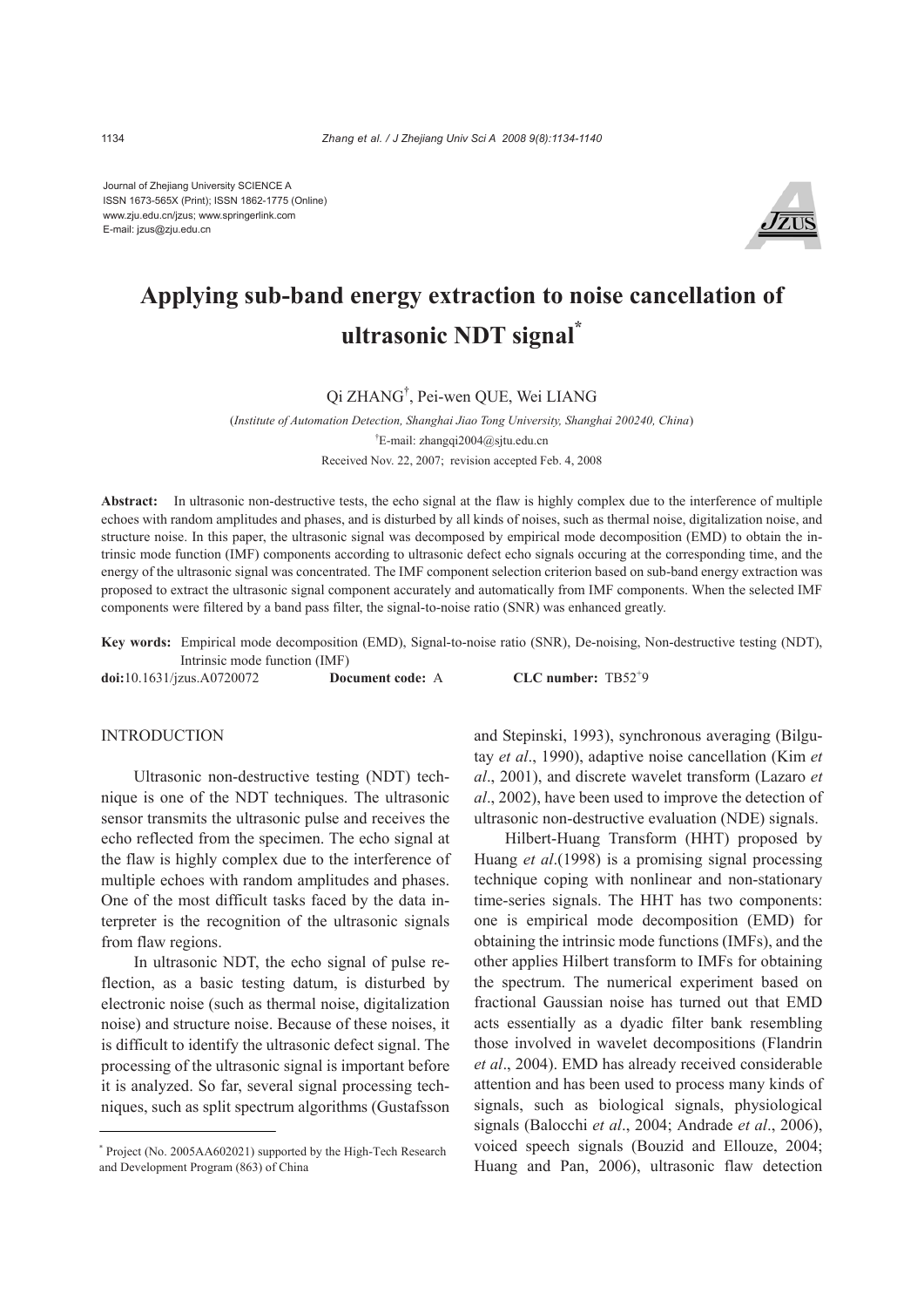signals (Mao and Que, 2006), and fault diagnosis signals (Liu *et al*., 2006). Furthermore, it is more efficient than the wavelet transform for it is not defined through an integral transform, but defined by an algorithm and is fully data driven. Therefore, there is no need for selecting a basis function and decomposition level. In contrast, using wavelet transform only when the basis function and decomposition level are determined, can the signal be de-noised automatically.

Because the EMD can decompose the original signal into different frequency bands by time scale to obtain a small number of IMFs, which contain information of different frequency bands of the signal, EMD can be adopted as an adaptive filter. In the noise cancellation with EMD, IMF component selection is important. If IMF components are not properly selected, the noise cannot be cancelled, and the performance of the signal will be destroyed. In this paper, the selection of IMF components based on sub-band energy extraction was proposed, and the selected IMF components were filtered by a band pass filter for enhancing the signal-to-noise ratio (SNR) of the ultrasonic signal. By the proposed method, the SNR was enhanced and the ultrasonic flaw signal was easily identified.

# DE-NOISING ALGORITHM FOR ULTRASONIC SIGNALS

Fig.1 shows the framework of the proposed ultrasonic signal processing algorithm. The details of the processing are depicted as follows.

#### **Empirical mode decomposition**

The EMD technique can decompose the original signal into a small number of IMFs, which are of the same length as the original signal, and preserve the frequency variations over time. The obtained IMF must satisfy two conditions: (1) In the whole dataset, the number of extrema and the number of zero crossings must either be equal or differ at most by

one; (2) At any point, the mean value of the envelope defined by the local maxima and the envelope defined by the local minima is zero.

The decomposition method is as follows.

Step 1: Given a signal  $x(n)$ , finding the local maxima of the signal, all the maxima are connected by a cubic spline line as the upper envelope. Then finding the local minima of the signal, all the minima are connected by a cubic spline line as the lower envelope. The mean of the upper envelope and the lower envelope is designated as  $m_1(n)$ ,

$$
h_1(n) = x(n) - m_1(n).
$$
 (1)

If  $h_1(n)$  satisfies all the requirements of the IMF, it is the first IMF.

Step 2: If  $h_1(n)$  does not satisfy the conditions of the IMF, it is treated as the datum, and Step 1 is repeated.  $m_{11}(n)$  is the mean of the upper and the lower envelopes of  $h_1(n)$ , then

$$
h_{11}(n)=h_1(n)-m_{11}(n). \t\t(2)
$$

If  $h_{11}(n)$  satisfies all the requirements of the IMF, it is the first IMF. If  $h_{11}(n)$  does not satisfy all the requirements of the IMF, Step 1 is repeated continually up to *k* times until  $h_{1k}(n)$  is an IMF, that is,

$$
h_{1k}(n)=h_{1(k-1)}(n)-m_{1(k-1)}(n). \hspace{1cm} (3)
$$

It is designated as the first IMF component  $c_1(n)$  from *x*(*n*), that is,  $c_1(n)=h_{1k}(n)$ .

Then  $c_1(n)$  is removed from  $x(n)$  to obtain the residue  $r_1(n)$ , that is,

$$
r_1(n)=x(n)-c_1(n). \t\t(4)
$$

The residue  $r_1(n)$  is treated as the new datum. Then Steps 1 and 2 are repeated to obtain the second IMF  $c_2(n)$ . This procedure is repeated to obtain all the IMFs, and the results are

$$
r_i(n) = r_{i-1}(n) - c_i(n), \quad i = 2, 3, \dots, l. \tag{5}
$$



**Fig.1 De-nosing algorithm for ultrasonic non-destructive testing signals**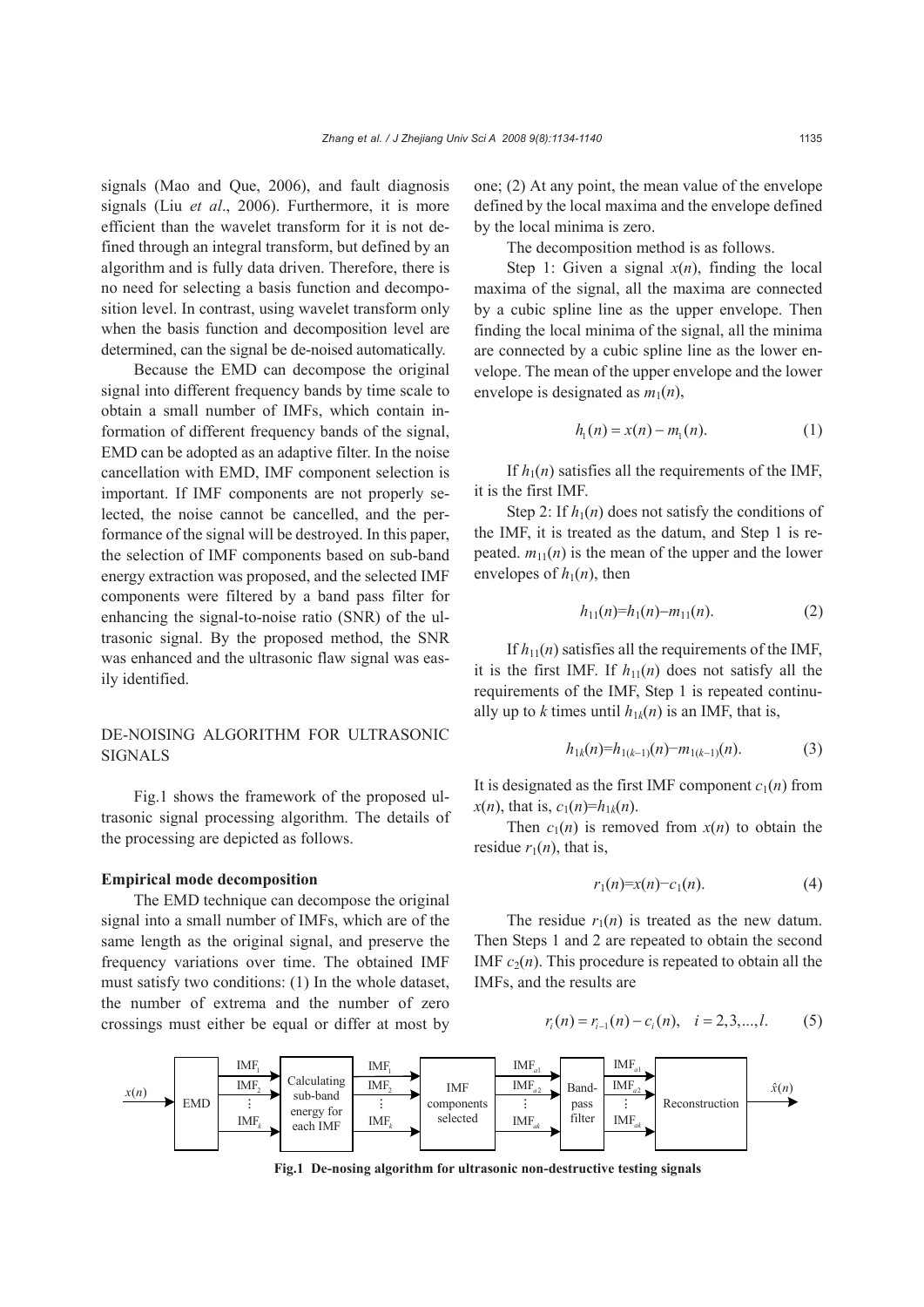The decomposition stops as any of the following predetermined criteria is achieved: (1) Either the component  $c_l(n)$  or the residue  $r_l(t)$  becomes so small that the residue is less than the predetermined value of the substantial consequence; (2) The residue  $r_l(t)$ becomes a monotonic function from which no more IMF can be extracted. Thus, the original data are the residue plus the sum of the IMF components:

$$
x(n) = r_i(n) + \sum_{i=1}^{l} c_i(n).
$$
 (6)

To guarantee that the IMF components retain enough physical sense of amplitudes and frequency modulations, a criterion for stopping the EMD process is determined by *SD*,

$$
SD = \sum_{n=0}^{T} \frac{|h_{1(k-1)}(n) - h_{1k}(n)|^2}{h_{1(k-1)}^2(n)}.
$$
 (7)

A typical value for *SD* can be set between 0.2 and 0.3 (Huang *et al*., 1998).

### **Sub-band energy extraction and IMF component selection**

EMD decomposes the original signal into different frequency bands by time scale, and the IMF components contain information of different frequency bands of the signal. Simulated ultrasonic signal is a Gaussian echo model and is decomposed adaptively to get IMFs by EMD. Each IMF component reflects a different oscillation mode with different amplitude and frequency content. The first IMF component always has the highest frequency content and the frequency content decreases with increasing IMF numbers.

Because the ultrasonic defect echo signal occured at the corresponding time and the energy of the ultrasonic signal was concentrated, the energy of a certain IMF was maximal and the main signal was distributed at this IMF. If the maximal energy of the IMF component is found, it is easy to reconstruct the ultrasonic signal. But when the SNR is so small that the energy of the noise is higher than the energy of the ultrasonic signal, the energy of the first IMF must be higher than others'. According to the IMF component selection criterion based on the energy of each IMF, the ultrasonic signal cannot be extracted accurately. In order to find the IMF component of the ultrasonic signal, the selection criterion based on sub-band energy of the IMF component was proposed.

Firstly, the ultrasonic signal was decomposed by EMD. Then FFT is applied to each IMF component to obtain the frequency information. Because the center frequency of the ultrasonic signal was known, the *w*indow frequency can be defined as  $[w_0−Δw, w_0+Δw]$ , where  $w_0$  is the center frequency of the ultrasonic signal, and Δ*w* is shown in Fig.2b. Because the energy of the ultrasonic signal must be concentrated on the window frequency and the energy of the ultrasonic signal at  $w_0$  is maximal, the IMF component of the ultrasonic signal to be reconstructed can be easily obtained. The energy formula is

$$
E[k] = \sum_{f=w_a}^{w_b} IMF_k^2[f],\tag{8}
$$

where  $k$  is the serial number of each IMF,  $f$  is the sub-band frequency,  $w_a$  and  $w_b$  are window frequencies. Because the sub-band energy of the ultrasonic pulse signal is centralized by computing the EMD of the ultrasonic echo signal with noise, the IMF with the maximal sub-band energy must be the ultrasonic signal component. Obviously, the IMF component with the maximal energy of the ultrasonic signal can be easily found.



**Fig.2 (a) Simulated ultrasonic signal; (b) Frequency band of the simulated ultrasonic signal**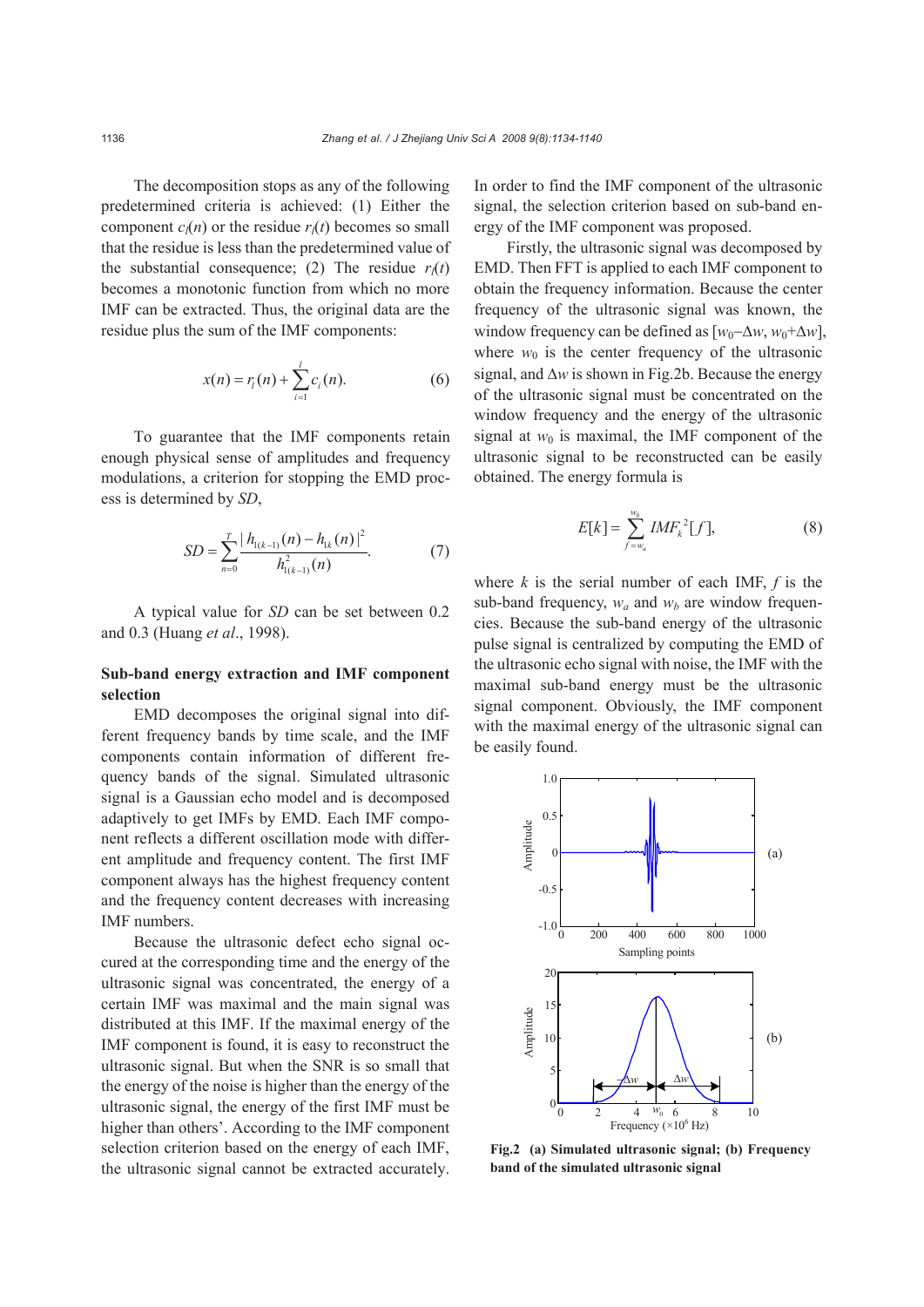#### **Band pass filter design and signal reconstruction**

Although the ultrasonic signal can be identified automatically by calculating the sub-band energy of each IMF, these IMF components contain information of different frequency bands of the signal by EMD, that is to say, the frequency band of the IMF with ultrasonic signal components includes not only the center frequency of the ultrasonic signal but also some other frequencies. A band pass filter is designed to filter other frequency components.

A band pass filter works to screen out the frequencies that are either too low or too high, giving easy passage only to frequencies within a certain range. Because the energy of the ultrasonic signal must be concentrated on the window frequency, and the center frequency of the ultrasonic signal was known, the band pass filter can be designed. The passed frequency is between *w*<sub>0</sub>−∆*w* and *w*<sub>0</sub>+∆*w*. Although the energy of the other IMF components is low, in order to maintain the integrity of the ultrasonic signal and not to destroy the performance of the ultrasonic signal, the IMF components with low energy are all selected to reconstruct the ultrasonic signal.

After the selected IMF components were filtered by the designed band pass filter, the reconstructed signal can be obtained as follows:

$$
y(n) = \sum_{k=m}^{D} c_k(n),
$$
\n(9)

where *m* is the maximal sub-band energy of the IMF index, *D* is the last index of the IMF,  $y(n)$  is the reconstruction signal, and  $c_k(n)$  is the IMF component.

#### **Process of the algorithm**

In summary, the algorithm can be implemented by going through the following steps:

Step 1: Decompose the ultrasonic signal by EMD to obtain the finite IMF components;

Step 2: Apply FFT to each IMF component;

Step 3: Calculate the sub-band energy of the each

IMF near the center frequency of the ultrasonic signal; Step 4: Find the maximal sub-band energy of the IMF component;

Step 5: Apply a band pass filter to the selected IMF components;

Step 6: Reconstruct the ultrasonic signal automatically.

# SIMULATION OF ULTRASONIC SIGNAL PROC-ESSING WITH THE PROPOSED METHOD

The ultrasonic pulse-echo can be modeled as (Demirli and Saniie, 2001)

$$
f(\boldsymbol{\theta};t) = \beta e^{-\alpha(t-\tau)^2} \cos[2\pi f_c(t-\tau) + \phi], \qquad (10)
$$

where  $\theta = [\beta \alpha \tau f_c \phi]$  represents the parameter vector including the parameters of amplitude  $\beta$ , bandwidth factor *α*, time of arrival *τ*, center frequency *f*c, and phase  $\phi$ .

A typical simulation of the ultrasonic signal can be represented by

$$
x(t) = f(\theta; t) + n(t), \tag{11}
$$

where  $f(\theta; t)$  is the ultrasonic signal, and  $n(t)$  is the noise. The signal  $x(t)$  is distorted by the noise  $n(t)$ .

The *SNR* is calculated by (Kim *et al*., 2001)

$$
SNR = 10 \log_{10} \left( \frac{\frac{1}{t_2 - t_1 + 1} \sum_{t=t_1}^{t_2} x^2(t)}{\frac{1}{t_1} \sum_{t=1}^{t_1} x^2(t) + \frac{1}{T - t_2} \sum_{t=t_2 + 1}^{T} x^2(t)} \right), \quad (12)
$$

The target signal occurs between  $t_1$  and  $t_2$ . *T* is the number of the total sampling points of the signal, and the sampling length is 1024. The parameters are: *β*=0.818, φ=8.89, *α*=50, *f*c=5 MHz, *τ*=4.73 μs, and the sampling frequency is 100 MHz. Fig.3a shows the ultrasonic signal with *SNR*=1.7434, and Fig.3b shows the simulated ultrasonic signal without noise.

In order to extract the ultrasonic flaw signal from the noise, we decomposed the noisy signal by EMD. Fig.4a shows the decomposition results of the signals shown in Fig.3a from  $IMF<sub>1</sub>$  to  $IMF<sub>8</sub>$ . Correspondingly, the Fourier transform of each IMF was plotted in Fig.4b. It is shown that EMD acts as a set of filters and decomposes the original signal from high frequency to low frequency in their turn. It can be seen from Fig.4a that the ultrasonic signal is centralized in the third IMF. In order to select the ultrasonic signal component automatically, we calculated the sub-band energy of each IMF.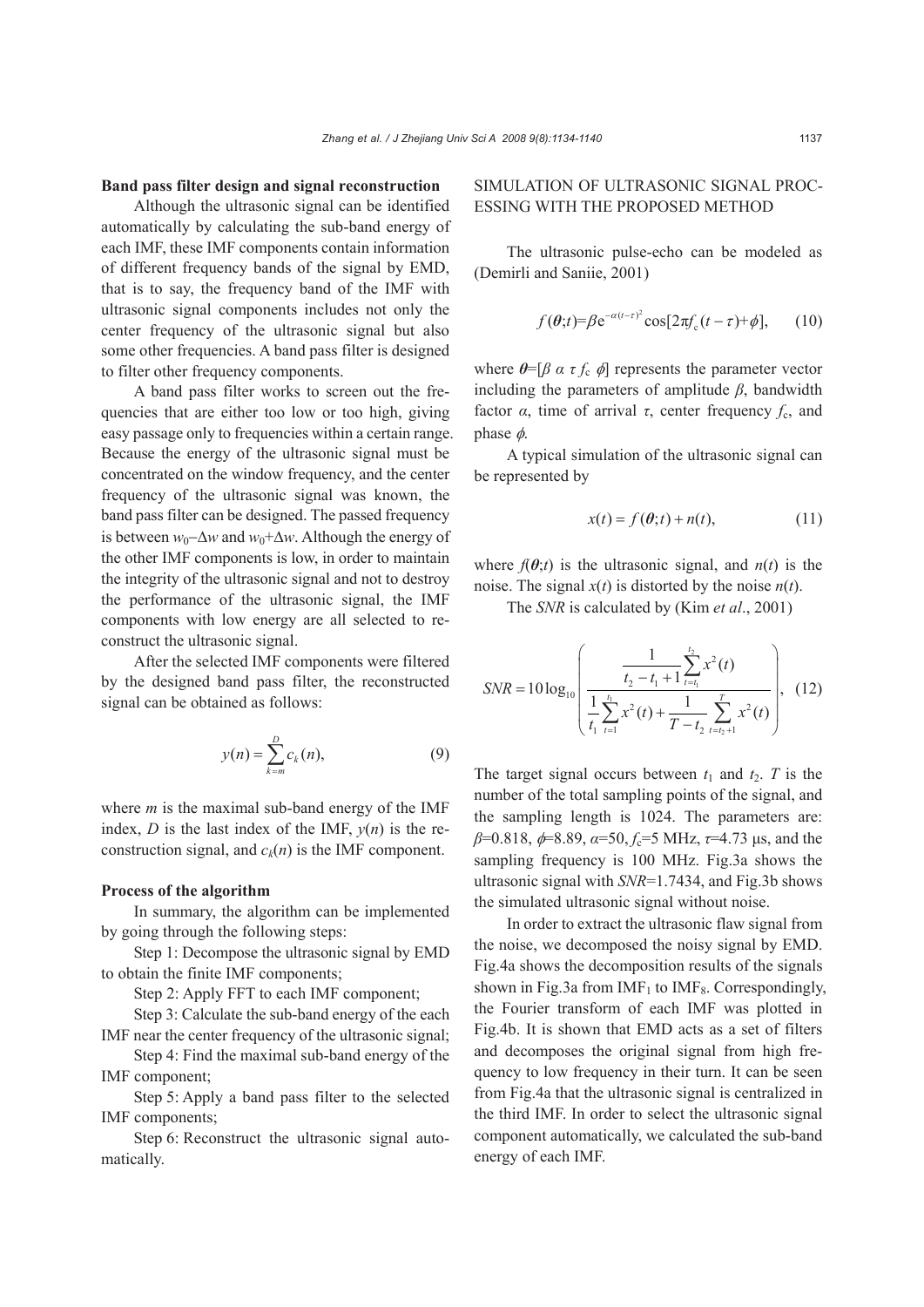

**Fig.3 Simulated ultrasonic echo signal with noise (a) and without noise (b)** 



**Fig.4 Each IMF component by EMD (a) and its spectrum (b). The sub-figures from top down correspond to** IMF<sub>1</sub>, IMF<sub>2</sub>, ..., IMF<sub>8</sub>, respectively

The directly calculated energy of each IMF component was shown in Fig.5a. The maximal energy was the first IMF component, because the *SNR* is so low that the ultrasonic signal is embedded into the noise. If the energy of the IMF component is directly calculated, the ultrasonic signal component cannot be selected. In order to select the ultrasonic signal component at the low *SNR*, we calculated the subband energy of the each IMF component, as shown in Fig.5b. Fig.5b also reveals that the maximal energy component was the third IMF component and that the ultrasonic signal component can be selected easily.

It was experimentally found that the set of optimal parameters of the FIR (finite impulse response) band pass filter ensures the best filter result by running many simulated ultrasonic signals. The parameters of the band pass filter are selected as follows: the order is 96, the window function is Hamming window, the center frequency is 5 MHz, and the bandwidth of interest is 3.06~6.93 MHz. The band was decided by the bandwidth factor of the simulated ultrasonic signal.

When the selected IMF components are filtered by the designed band pass filter, it is easy to reconstruct the signal. In order to maintain the integrity of the ultrasonic signal and not to destroy the performance of the ultrasonic signal, we selected all IMF components from the IMF component with the maximal energy to reconstruct the signal. Fig.6a shows the simulated ultrasonic flaw signal. Fig.6b shows the simulated ultrasonic flaw signal embedded with high noise. Fig.6c shows the simulation results by using the band pass filter directly. Fig.6d shows the simulation results by using the sub-band energy method. Figs.6c and 6d indicate that the proposed method can identify the ultrasonic flaw signal embedded in noise automatically and easily.



**Fig.5 IMFs' energy of direct energy method (a) and sub-band energy method (b)**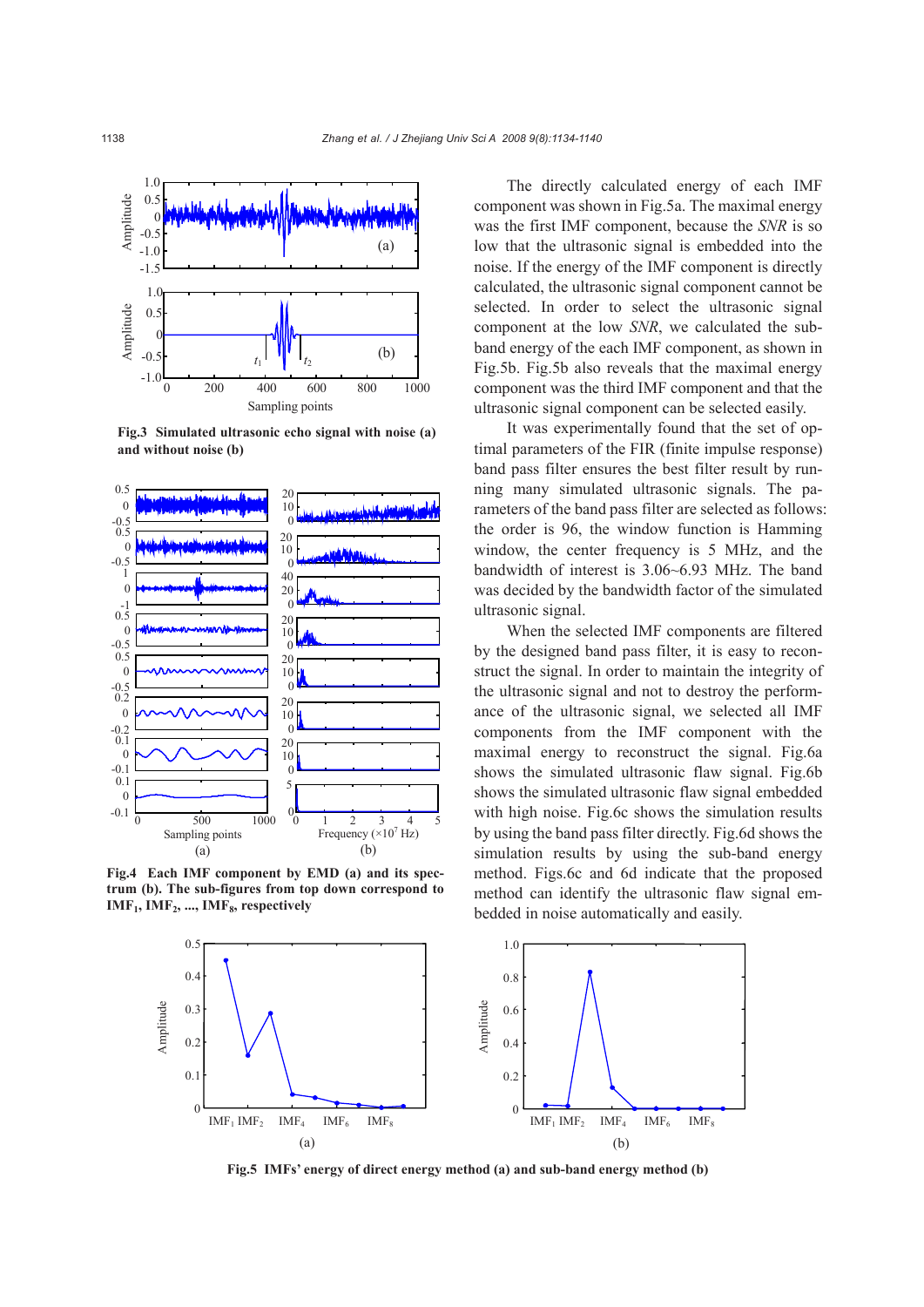

**Fig.6 (a) Simulated ultrasonic signal; (b) Signal embedded in noise,** *SNR***=−0.554 dB; (c) Processed signal using a band pass filter,** *SNR***=8.232 dB; (d) Processed signal using sub-band energy method,** *SNR***=11.748 dB**

Fig.7 shows the results obtained during the simulation, each of which was averaged by 30 samples. The curve shows the enhancement of *SNR* after processing. Even when the simulation signal was embedded in heavy noise, the signal can be extracted by using the proposed method. Its de-noising effect through the waveforms after processing can be shown. The improvement in output *SNR* of the synthetic signals indicates the validity of the noise cancellation by the proposed method. The proposed method can improve the flaw detection when the ultrasonic signals have lower amplitudes than the noises.



**Fig.7 Processed** *SNR* **at different original** *SNR* **during the simulation. Each result was averaged by 30 samples**

### EXPERIMENTAL RESULTS AND ANALYSIS

To verify the effectivity of the proposed method in processing real ultrasonic flaw signals, we applied an offshore pipeline Spacemen, which is frequently used in recent studies, to a series of fabricated cracks. The experimental pulse-echo signals were obtained using a circular ultrasonic probe (6 mm in diameter). The ultrasonic probe produces longitudinal wave with 5 MHz center frequency. The sampling frequency is 100 MHz. The pulser/receiver is Panametrics 5058 PR. After obtaining the real ultrasonic echo signal with 100000 sample length, 1000 sample length with ultrasonic echo signal at flaw is intercepted in 100000 sample length. Before applying the proposed method to the ultrasonic flaw signal, the bandwidth of the ultrasonic flaw signal was estimated.

The proposed method was applied to many experimental ultrasonic signals to evaluate its performance. Fig.8 shows the experimental results of a certain ultrasonic flaw signal. Fig.8a shows the ultrasonic flaw signal embedded in noise whose *SNR*in is 2.56 dB. Fig.8b is the reconstructed ultrasonic flaw signal using the median filter whose *SNR*out is 9.68 dB after de-noising. The signal was decomposed into 8 IMFs with the EMD. By calculating the sub-band energy of each IMF, the sub-band energy of the 3rd IMF component is maximal. The IMF components from  $IMF_3$  to  $IMF_8$  were filtered by the designed band pass filter and the signal was reconstructed. Fig.8c shows the reconstructed ultrasonic flaw signal whose *SNR*<sub>out</sub> is 12.53 dB after de-noising.



**Fig.8 (a) Original signal,** *SNR***=2.56 dB; (b) Reconstructed signal using median filter,** *SNR***=9.68 dB; (c) Reconstructed signal using our proposed method,** *SNR***=12.53 dB**